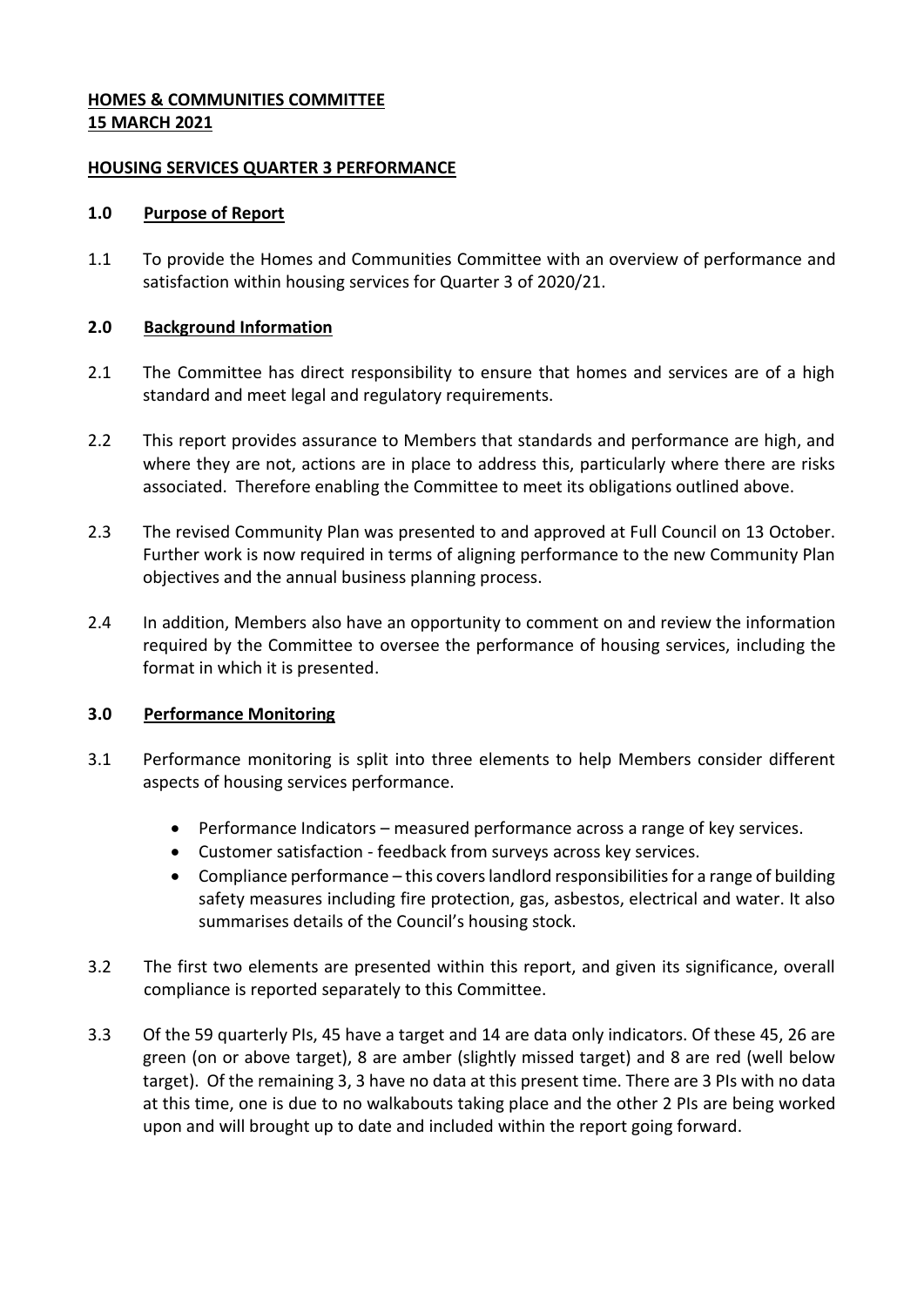Quarter 2 2020/21 Quarter 3 2020/21



- 3.4 There has been an improvement since Quarter 2 in the increased number of indicators that are green and a reduction in those performance indicators that are amber and red. Further detail is found in the table below at 3.5, which also highlights that 5 of the red PIs are improving.
- 3.5 The 8 PIs which have missed target are shown in the table below with comments outlining reasons.

| <b>PI Name</b>                                               | 2020/21<br>Q3 Value | 2020/21<br><b>Annual Target</b> | <b>Latest Note</b>                                                                                                                                                                                | <b>Direction</b><br>of Travel |
|--------------------------------------------------------------|---------------------|---------------------------------|---------------------------------------------------------------------------------------------------------------------------------------------------------------------------------------------------|-------------------------------|
| Number of<br>properties<br>without a                         | 3                   | $\overline{0}$                  | The three cases have been through<br>the access procedure and are                                                                                                                                 | <b>Improving</b>              |
| valid Gas<br>Servicing                                       |                     |                                 | currently with our legal team to gain<br>injunctions for access. We continue to<br>cold call those with outstanding                                                                               |                               |
| certificate<br>% of rent                                     | 0.90%               | 0.60%                           | certificates at the same time<br>Although this remains over-target it is                                                                                                                          | Improving                     |
| loss<br>through<br>dwellings                                 |                     |                                 | getting better month by month. Rent<br>loss is likely to remain high for the<br>duration of this year due to not letting                                                                          |                               |
| being<br>vacant                                              |                     |                                 | any properties for a period of 3<br>months due to Covid-19.                                                                                                                                       |                               |
| Average<br>time (days)<br>to re-let<br>Council<br>properties | 33                  | 16 days                         | There is continued improvement with<br>the overall relet times reducing each<br>month, however this will still miss the<br>target for the year end as the<br>performance required is irrevocable. | Improving                     |
|                                                              |                     |                                 |                                                                                                                                                                                                   |                               |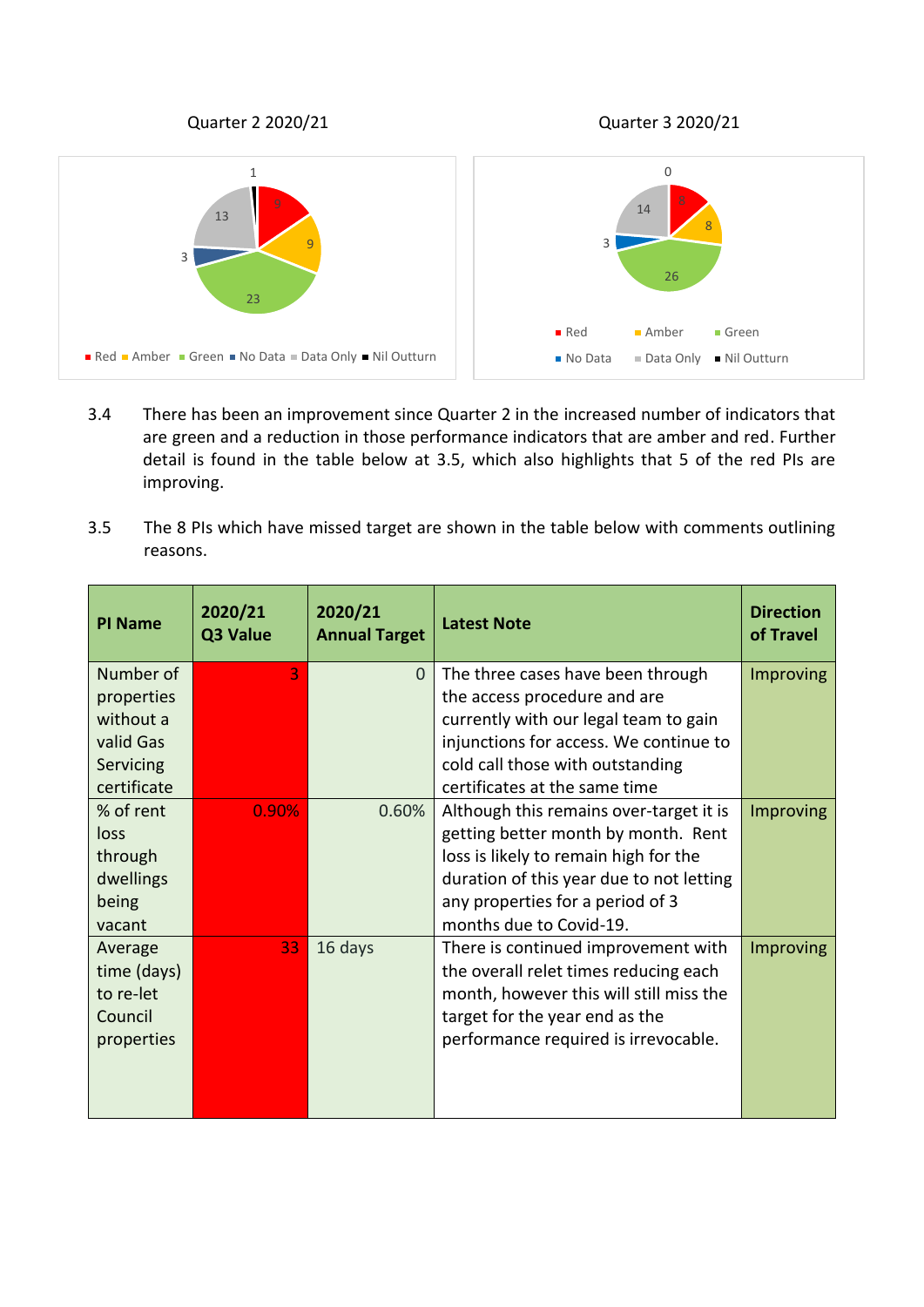| <b>PI Name</b>                                                                          | 2020/21<br>Q3 Value | 2020/21<br><b>Annual Target</b> | <b>Latest Note</b>                                                                                                                                                                                                                                                                                                                                                                                                          | <b>Direction</b><br>of Travel |
|-----------------------------------------------------------------------------------------|---------------------|---------------------------------|-----------------------------------------------------------------------------------------------------------------------------------------------------------------------------------------------------------------------------------------------------------------------------------------------------------------------------------------------------------------------------------------------------------------------------|-------------------------------|
| Customer<br>satisfaction<br>with ASB                                                    | 69%                 | 90%                             | ASB satisfaction is often outcome<br>related and overall numbers are low,<br>so a small number of dissatisfied<br>customers can have a huge impact on<br>performance. Just 14 customers were<br>surveyed during the most recent<br>quarter. Prior to the most recent<br>quarter, performance had been above<br>80% for the year to date.                                                                                    | <b>Declining</b>              |
| Amount of<br>current<br>arrears as a<br>% of<br>annual rent<br>debit                    | 2.15%               | 1.80%                           | Arrears balances are increasing as a<br>result of tenants moving away from<br>weekly HB payments onto rent<br>accounts to the monthly in arrears<br>payment of UC. We have also seen a<br>higher than anticipated movement of<br>tenants onto UC as a result of the<br>impact of Covid-19 on the local<br>economy and an increase in<br>claimants.                                                                          | Improving                     |
| Former<br>tenant<br>arrears as a<br>% of<br>annual rent<br>debit                        | 1.11%               | 0.88%                           | Former tenant arrears have increased<br>due to a number of factors:<br>- We have seen an increase in<br>agreements defaulting, which are in<br>part due to wider economic<br>pressures.<br>- An increased number of tenants are<br>moving on with large balances which<br>are as a result of multiple reasons<br>such as the impact of UC and difficulty<br>in gaining possession of properties<br>before arrears escalate. | <b>Declining</b>              |
| Amount of<br>Current<br>Arrears                                                         | £522438.13          | £420,000.00                     | Arrears balances are increasing as a<br>result of tenants moving away from<br>weekly HB payments onto rent<br>accounts to the monthly in arrears<br>payment of UC. We have also seen a<br>higher than anticipated movement of<br>tenants onto UC as a result of the<br>impact of Covid-19 on the local<br>economy.                                                                                                          | Improving                     |
| Average<br>"End to<br>End" time<br>for all<br>reactive<br>repairs<br>(CALENDAR<br>days) | 8.5                 | 6.16                            | In December we completed all<br>emergency repairs within 0.48 days<br>and all routine repairs within 17days,<br>which shows us on average coming<br>well under the targets currently set<br>within our new priorities.                                                                                                                                                                                                      | <b>Declining</b>              |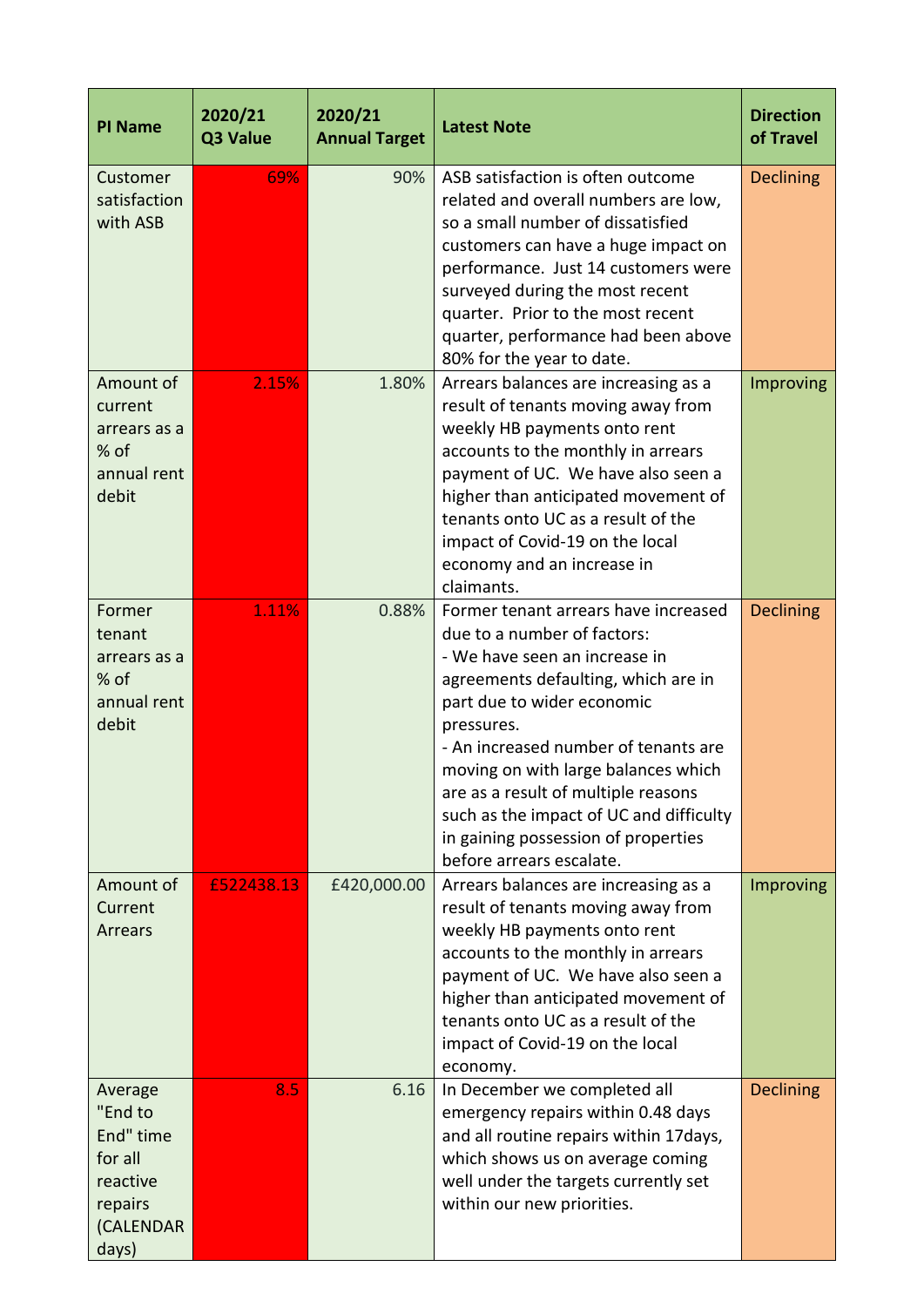# **4.0 Tenant Satisfaction**

4.1 Customer satisfaction is monitored through the key housing services and undertaken independently by an external contractor.

| <b>Service</b>      | <b>Quarter 3 %</b> | 2020/21 YTD<br>% | <b>Target</b> |
|---------------------|--------------------|------------------|---------------|
| <b>Overall</b>      | 93                 | 93               |               |
| Adapts<br>(Major)   | 100                | 98               | 90            |
| Adapts<br>(Minor)   | 100                | 98               | 90            |
| <b>ASB</b>          | 45                 | 69               | 90            |
| CAS                 | 91                 | 90               | 95            |
| Gas<br>Servicing    | 97                 | 95               | 95            |
| Generic             | 70                 | 77               |               |
| Legionella          | 89                 | 89               |               |
| Lettings            | 91                 | 93               | 90            |
| Major works         | 96                 | 96               | 90            |
| Repairs             | 92                 | 94               | 95            |
| <b>Right to Buy</b> | 100                | 94               | 90            |

- 4.2 The figures shown is for the levels of very satisfied or quite satisfied customers. This does not necessarily equate to the remaining percentage all being dissatisfied. Within the remaining amount are dissatisfied customers and those who have declared to be neither satisfied nor dissatisfied.
- 4.3 As the table above shows, most areas are performing at above 90% for the third quarter, with just two falling below (ASB and CAS).
- 4.4 Further work will take place throughout the year across all council services to measure customer satisfaction and use customer insight to improve performance, as part of the customer insight project.
- 4.5 Housing management has not yet undertaken the STAR survey this year due to the impact of Covid-19. This is an independent survey of tenants which can be run annually or less often. The aim is to run in Spring 2021, following discussion and agreement of the Chair.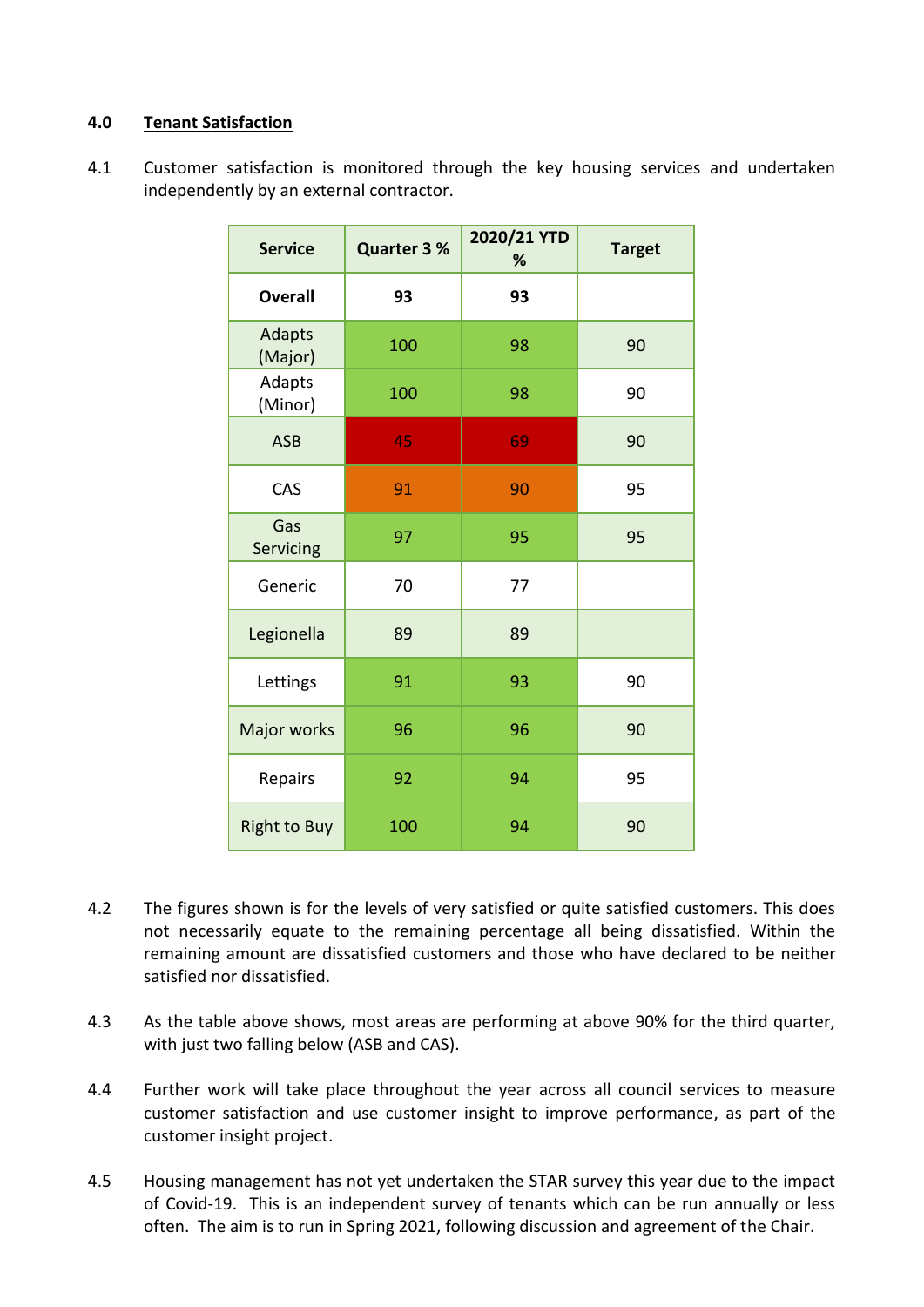### **5.0 Equalities Implications**

5.1 There are no direct equalities implications arising from this report.

## **6.0 Digital Implications**

6.1 There are no digital implications arising from this report.

### **7.0 Financial Implications (FIN20-21/395)**

- 7.1 There are no direct financial implications arising from this report.
- 7.2 A financial performance report as at November 2020 forecast to the year end was reported to Policy and Finance and functional Committees during the January cycle.

## **8.0 Community Plan – Alignment to Objectives**

8.1 The performance of the housing service contributes to the delivery of several of the objectives of the Community Plan 2019-23 and will continue to reflect this as outlined at 2.3.

## **9.0 Comments from Director and/or Housing Advisory Group**

- 9.1 At the meeting of 18 February 2021, the group fed back that the recognised the continuing challenges to staff regarding Covid and its impact on performance figures, which are not to the standards they would like to see.
- 9.2 Regarding gas servicing access, it was good to see the gas compliance figures are back to where they were a few years and the group passed on their thanks to the team for this.
- 9.3 The relet times (affected by a three month period of only letting in emergency circumstances) are a disappointment. The interest in properties to let shown on the website are below a normal year but are still there so we are not sure why the slow take up so would like to explore this further.
- 9.4 The scrutiny group have not been able to complete any void inspections with the team, but have identified a property, let to a relative that was found to be below an acceptable standard. The appropriate officer was informed and agreed and most of the issues which were addressed. We look forwarding to reinstating this programme as soon as restrictions are lifted.
- 9.5 Another area for future scrutiny is the performance for the Customer Access Services, noting that communication is the issue – which has been an ongoing problem for a number of years.
- 9.6 The group is requesting the Committee to explore the suggestion of a dedicated Complaints Officer to deal with all grumbles and complaints at the first stage, all complaints/grumbles received by CAS would be passed to this Officer to resolve. This Officer could have the seniority over all departments to resolve any issues that arise and he/she would be the single contact point for Tenants instead of no one owning the situation.